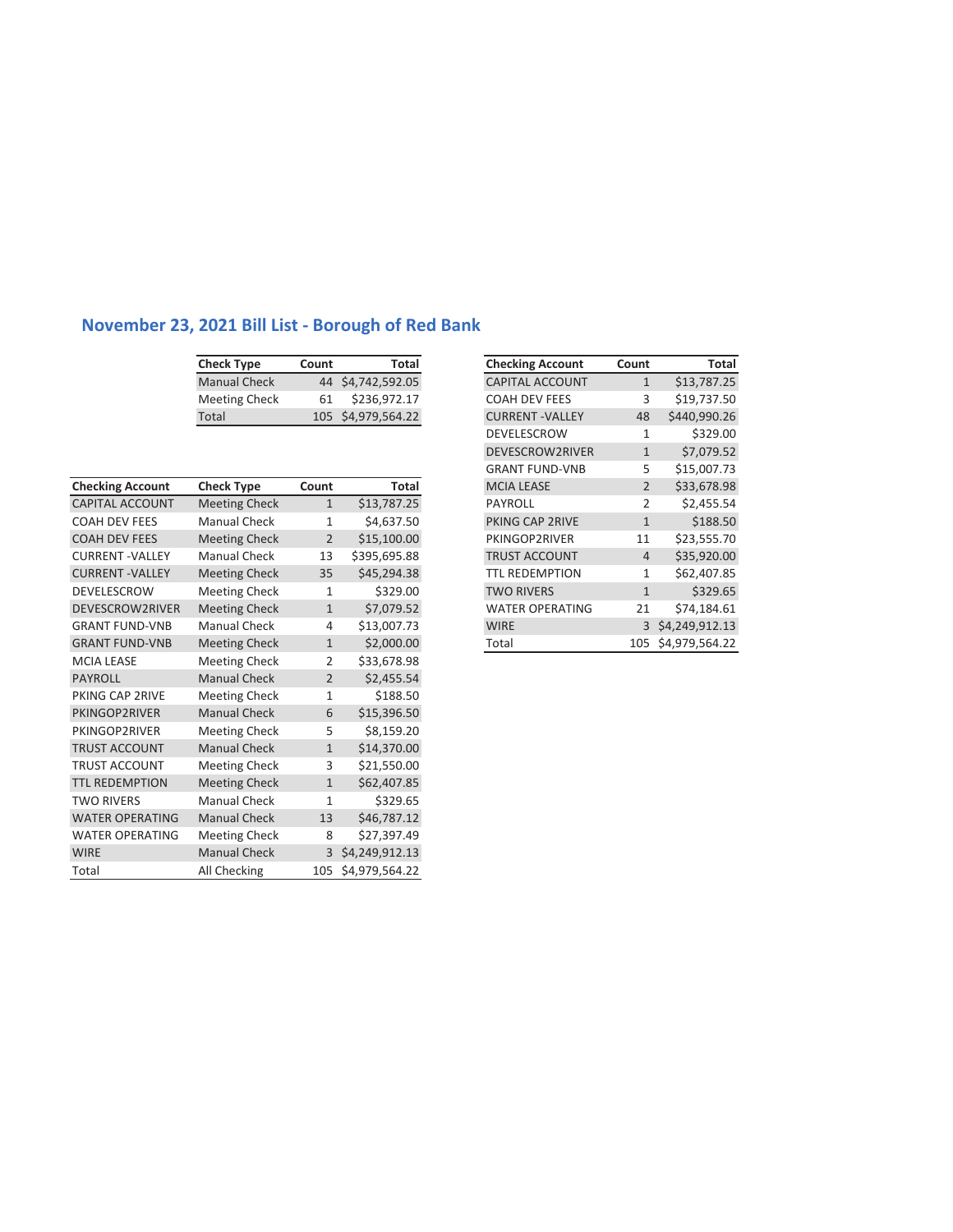|                 |           |                                |                                   |                                |                                      |                             |                         | Check                            |              |
|-----------------|-----------|--------------------------------|-----------------------------------|--------------------------------|--------------------------------------|-----------------------------|-------------------------|----------------------------------|--------------|
| PO#             | Vendor Id | <b>Vendor Name</b>             | <b>Purchase Order Description</b> | PO Item#                       | <b>PO Item Description</b>           | PO Item \$ Check Type       | <b>Checking Account</b> | <b>Number Check Date</b>         | Amount       |
| 20-00496 C0321  |           | <b>CME ASSOCIATES</b>          | TRAFFIC CIRC/ON STRT PARKING      | 8                              | TRAFFIC CIRC/ON STRT PARKING         | \$1,043.00 Meeting Check    | CAPITAL ACCOUNT         | 2464 11/23/2021                  | \$13,787.25  |
| 20-00497 C0321  |           | <b>CME ASSOCIATES</b>          | ENG SVCS NJDOT PROJ-2019/2020     | 36                             | ENG SVCS NJDOT PROJ-2019/2020        | \$774.00 Meeting Check      | CAPITAL ACCOUNT         | 2464 11/23/2021                  | \$13,787.25  |
| 20-01852 C0321  |           | <b>CME ASSOCIATES</b>          | MARINE PKG LOT IMP RES 20-190     | 18                             | MARINE PKG LOT IMP RES 20-190        | \$188.50 Meeting Check      | PKING CAP 2RIVE         | 1089 11/23/2021                  | \$188.50     |
| 20-01876 C0321  |           | <b>CME ASSOCIATES</b>          | COAH PLANNING SVCS RES 20-187     | 19                             | COAH PLANNING SVCS RES 20-187        | \$73.00 Meeting Check       | <b>CURRENT-VALLEY</b>   | 15173 11/23/2021                 | \$73.00      |
| 21-00122 J0044  |           | UNITED SITE SERVICES           | ADA & Reg restrooms               | 35                             | <b>Recycling Center</b>              | \$177.00 Meeting Check      | <b>CURRENT-VALLEY</b>   | 15181 11/23/2021                 | \$177.00     |
| 21-00122 J0044  |           | UNITED SITE SERVICES           | ADA & Reg restrooms               | 36                             | <b>Recycling Center</b>              | \$100.00 Meeting Check      | <b>TRUST ACCOUNT</b>    | 5844 11/23/2021                  | \$100.00     |
| 21-00184 N0022  |           | NJ FIRE EQUIPMENT CO INC       | FIRE CHIEF WHITE COAT             | $\mathbf{1}$                   | DEPUTY CHIEF WHITE COAT              | \$1,952.38 Meeting Check    | MCIA LEASE              | 839 11/23/2021                   | \$1,952.38   |
| 21-00425 00047  |           | ONE CALL CONCEPTS              | Markout Information Service       | 10                             | Markout Information Service          | \$195.91 Meeting Check      | <b>WATER OPERATING</b>  | 11970 11/23/2021                 | \$195.91     |
| 21-00762 R0235  |           | READY REFRESH BY NESTLE        | Water Cooler Rental/Supplies      | 6                              | Water Cooler-October 2021            | \$36.46 Meeting Check       | PKINGOP2RIVER           | 2345 11/23/2021                  | \$36.46      |
| 21-00838 KMPF01 |           | KONICA MINOLTA PREMIER FINANCE | COPIERS-JULY-DECEMBER 2021        | 48                             | COPIER-PD RECORDS-NOV 2021           | \$92.87 Manual Check        | <b>CURRENT-VALLEY</b>   | 15157 11/12/2021                 | \$815.81     |
| 21-00838 KMPF01 |           | KONICA MINOLTA PREMIER FINANCE | COPIERS-JULY-DECEMBER 2021        | 49                             | COPIER-PD DETEC-NOV 2021             | \$92.87 Manual Check        | <b>CURRENT - VALLEY</b> | 15157 11/12/2021                 | \$815.81     |
| 21-00838 KMPF01 |           | KONICA MINOLTA PREMIER FINANCE | COPIERS-JULY-DECEMBER 2021        | 50                             | COPIER-SENIOR CTR-NOV 2021           | \$92.87 Manual Check        | <b>GRANT FUND-VNB</b>   | 1660 11/12/2021                  | \$92.87      |
| 21-00838 KMPF01 |           | KONICA MINOLTA PREMIER FINANCE | COPIERS-JULY-DECEMBER 2021        | 51                             | COPIER-COURT-NOV 2021                | \$92.87 Manual Check        | <b>CURRENT - VALLEY</b> | 15157 11/12/2021                 | \$815.81     |
| 21-00838 KMPF01 |           | KONICA MINOLTA PREMIER FINANCE | COPIERS-JULY-DECEMBER 2021        | 52                             | COPIER-ADMIN-NOV 2021                | \$92.92 Manual Check        | <b>CURRENT-VALLEY</b>   | 15157 11/12/2021                 | \$815.81     |
| 21-00838 KMPF01 |           | KONICA MINOLTA PREMIER FINANCE | COPIERS-JULY-DECEMBER 2021        | 53                             | COPIER-FINANCE-NOV 2021              | \$242.22 Manual Check       | <b>WATER OPERATING</b>  | 11955 11/12/2021                 | \$242.22     |
| 21-00838 KMPF01 |           | KONICA MINOLTA PREMIER FINANCE | COPIERS-JULY-DECEMBER 2021        | 54                             | COPIER-PZ/BLDG/FIRE-NOV 2021         | \$242.22 Manual Check       | <b>CURRENT -VALLEY</b>  | 15157 11/12/2021                 | \$815.81     |
| 21-00838 KMPF01 |           | KONICA MINOLTA PREMIER FINANCE | COPIERS-JULY-DECEMBER 2021        | 55                             | COPIER-CLERK/P&R-NOV 2021            | \$101.03 Manual Check       | <b>CURRENT - VALLEY</b> | 15157 11/12/2021                 | \$815.81     |
| 21-00838 KMPF01 |           | KONICA MINOLTA PREMIER FINANCE | COPIERS-JULY-DECEMBER 2021        | 56                             | COPIER-DPW-NOV 2021                  | \$101.03 Manual Check       | <b>CURRENT-VALLEY</b>   | 15157 11/12/2021                 | \$815.81     |
| 21-00861 A0040  |           | <b>ASBURY PARK PRESS</b>       | Asbury Park Press Blanket         | $\overline{2}$                 | APP - HPC SPECIAL MTG 11/17/21       | \$8.55 Meeting Check        | <b>CURRENT-VALLEY</b>   | 15169 11/23/2021                 | \$8.55       |
| 21-00865 C0037  |           | CITY CENTRE PLAZA LLC          | STORAGE 11,104,114 (6 MTHS)       | $\overline{7}$                 | STORAGE 11,104,114-DEC 2021          | \$253.00 Meeting Check      | <b>CURRENT-VALLEY</b>   | 15172 11/23/2021                 | \$669.00     |
| 21-00905 R0013  |           | RED BANK BOARD OF EDUCATION    | SCHOOL TAXES 2021/JULY-DEC        | $\overline{8}$                 | SCHOOL TAXES 2021-NOVEMBER           | \$1,543,027.58 Manual Check | <b>WIRE</b>             | 888099 11/12/2021 \$1,543,027.58 |              |
| 21-00990 T0158  |           | TRINITY EPISCOPAL CHURCH       | SENIOR CENTER LEASE/JULY-DEC      | 6                              | SENIOR CENTER LEASE/NOV 21           | \$2,000.00 Manual Check     | <b>GRANT FUND-VNB</b>   | 1663 11/12/2021                  | \$2,000.00   |
| 21-00990 T0158  |           | TRINITY EPISCOPAL CHURCH       | SENIOR CENTER LEASE/JULY-DEC      | $\overline{7}$                 | SENIOR CENTER LEASE/DEC 21           | \$2,000.00 Meeting Check    | <b>GRANT FUND-VNB</b>   | 1664 11/23/2021                  | \$2,000.00   |
| 21-01011 D0331  |           | DELISA DEMOLITION INC          | <b>HHW Tipping Fees</b>           | 11                             | <b>HHW Tipping Fees</b>              | \$16,339.13 Meeting Check   | <b>CURRENT-VALLEY</b>   | 15176 11/23/2021                 | \$16,932.56  |
|                 |           |                                |                                   | $\overline{7}$                 |                                      |                             |                         |                                  |              |
| 21-01030 R0012  |           | RED BANK REGIONAL BOE          | TAX LEVY 2021-JULY-DEC            | $\mathbf{1}$                   | TAX LEVY 2021-DECEMBER               | \$966,042.17 Manual Check   | <b>WIRE</b>             | 888100 11/12/2021                | \$966,042.17 |
| 21-01066 W0010  |           | WINNER FORD OF CHERRY HILL INC | 2021 Ford Utility Base Vehicle    | 11                             | 2021 Ford Utility Base Vehicle       | \$31,726.60 Meeting Check   | MCIA LEASE              | 840 11/23/2021                   | \$31,726.60  |
| 21-01085 C0321  |           | <b>CME ASSOCIATES</b>          | SPRING ST. IMPRVMTS R21-148       |                                | SPRING ST. IMPRVMTS R21-148          | \$2,377.75 Meeting Check    | CAPITAL ACCOUNT         | 2464 11/23/2021                  | \$13,787.25  |
| 21-01113 B0178  |           | <b>BYRNES O'HERN LLC</b>       | LEGAL SVCS-HISTORIC PRES-2021     | $\overline{4}$                 | LEGAL/HPC/SEPT 2021                  | \$30.00 Meeting Check       | <b>CURRENT-VALLEY</b>   | 15171 11/23/2021                 | \$30.00      |
| 21-01132 L0006  |           | <b>LANIGAN ASSOCIATES</b>      | Station wear - Triggiano          | $\mathbf{1}$<br>$\overline{7}$ | Station wear - Triggiano             | \$120.00 Meeting Check      | <b>CURRENT-VALLEY</b>   | 15182 11/23/2021                 | \$120.00     |
| 21-01241 C0001  |           | <b>JAMES CLAYTON</b>           | Medicare Reim July -Dec 2021      |                                | Medicare Reim December 2021          | \$407.50 Meeting Check      | <b>CURRENT-VALLEY</b>   | 15200 11/23/2021                 | \$407.50     |
| 21-01252 M0441  |           | MACKAY METERS, INC.            | Open for Monthly Services         | 6                              | Open for Monthly Services-Oct        | \$3,055.00 Meeting Check    | PKINGOP2RIVER           | 2344 11/23/2021                  | \$3,055.00   |
| 21-01253 10080  |           | INTEGRATED TECHNICAL SYSTM INC | Open for Monthly Services         | $\overline{7}$                 | NOVEMBER 2021 IRIS                   | \$990.00 Meeting Check      | PKINGOP2RIVER           | 2343 11/23/2021                  | \$4,800.75   |
| 21-01253 10080  |           | INTEGRATED TECHNICAL SYSTM INC | Open for Monthly Services         | 8                              | OCTOBER 2021 EXTEND BY PHONE         | \$45.75 Meeting Check       | PKINGOP2RIVER           | 2343 11/23/2021                  | \$4,800.75   |
| 21-01271 C0037  |           | CITY CENTRE PLAZA LLC          | Admin Storage #17 Apr-Dec 21      | 10                             | Admin Storage #17 December 21        | \$75.00 Meeting Check       | <b>CURRENT-VALLEY</b>   | 15172 11/23/2021                 | \$669.00     |
| 21-01288 G0161  |           | <b>IVAN GRILLI</b>             | Medicare Reim July - Dec 2021     | $\overline{7}$                 | Medicare Reim December 2021          | \$619.50 Meeting Check      | <b>CURRENT-VALLEY</b>   | 15179 11/23/2021                 | \$619.50     |
| 21-01432 J0160  |           | J SWANTON FUEL OIL CO., INC.   | Borough Fleet Fuel                | 19                             | Borough Fleet Fuel                   | \$2,212.10 Meeting Check    | <b>WATER OPERATING</b>  | 11969 11/23/2021                 | \$7,724.14   |
| 21-01432 J0160  |           | J SWANTON FUEL OIL CO., INC.   | Borough Fleet Fuel                | 20                             | Borough Fleet Fuel                   | \$3,027.39 Meeting Check    | <b>WATER OPERATING</b>  | 11969 11/23/2021                 | \$7,724.14   |
| 21-01432 J0160  |           | J SWANTON FUEL OIL CO., INC.   | Borough Fleet Fuel                | 21                             | Borough Fleet Fuel                   | \$2,484.65 Meeting Check    | <b>WATER OPERATING</b>  | 11969 11/23/2021                 | \$7,724.14   |
| 21-01462 C0037  |           | CITY CENTRE PLAZA LLC          | STORAGE UNITS "34.37.38.39"       | $\overline{7}$                 | STORAGE UNITS "34.37.38.39"          | \$341.00 Meeting Check      | <b>CURRENT-VALLEY</b>   | 15172 11/23/2021                 | \$669.00     |
| 21-01503 A0028  |           | AMERICAN WEAR INDUST.UNIFORM   | Leasing Uniforms Sept 4weks       | 13                             | Leasing Uniforms Sept 4weks          | \$102.68 Manual Check       | <b>WATER OPERATING</b>  | 11954 11/12/2021                 | \$102.68     |
| 21-01503 A0028  |           | AMERICAN WEAR INDUST.UNIFORM   | Leasing Uniforms Sept 4weks       | 14                             | Leasing Uniforms Sept 4weks          | \$274.90 Manual Check       | <b>CURRENT - VALLEY</b> | 15156 11/12/2021                 | \$274.90     |
| 21-01503 A0028  |           | AMERICAN WEAR INDUST.UNIFORM   | Leasing Uniforms Sept 4weks       | 15                             | Leasing Uniforms Sept 4weks          | \$16.00 Manual Check        | PKINGOP2RIVER           | 2336 11/12/2021                  | \$16.00      |
| 21-01505 A0028  |           | AMERICAN WEAR INDUST.UNIFORM   | Leasing Uniforms Nov 5wks         | $\overline{4}$                 | Leasing Uniforms Nov 2               | \$102.68 Meeting Check      | <b>WATER OPERATING</b>  | 11966 11/23/2021                 | \$205.36     |
| 21-01505 A0028  |           | AMERICAN WEAR INDUST.UNIFORM   | Leasing Uniforms Nov 5wks         | 5                              | Leasing Uniforms Nov 2               | \$274.90 Meeting Check      | <b>CURRENT-VALLEY</b>   | 15168 11/23/2021                 | \$549.80     |
| 21-01505 A0028  |           | AMERICAN WEAR INDUST.UNIFORM   | Leasing Uniforms Nov 5wks         | 6                              | Leasing Uniforms Nov 2               | \$16.00 Meeting Check       | PKINGOP2RIVER           | 2342 11/23/2021                  | \$32.00      |
| 21-01505 A0028  |           | AMERICAN WEAR INDUST.UNIFORM   | Leasing Uniforms Nov 5wks         | $\overline{7}$                 | Leasing Uniforms Nov 2               | \$102.68 Meeting Check      | <b>WATER OPERATING</b>  | 11966 11/23/2021                 | \$205.36     |
| 21-01505 A0028  |           | AMERICAN WEAR INDUST.UNIFORM   | Leasing Uniforms Nov 5wks         | 8                              | Leasing Uniforms Nov 2               | \$274.90 Meeting Check      | <b>CURRENT-VALLEY</b>   | 15168 11/23/2021                 | \$549.80     |
| 21-01505 A0028  |           | AMERICAN WEAR INDUST.UNIFORM   | Leasing Uniforms Nov 5wks         | 9                              | Leasing Uniforms Nov 2               | \$16.00 Meeting Check       | PKINGOP2RIVER           | 2342 11/23/2021                  | \$32.00      |
| 21-01587 C0211  |           | <b>COMCAST CABLE</b>           | Internet service for Senior Ct    | $\overline{4}$                 | service through 10/23-11/22          | \$119.66 Manual Check       | <b>GRANT FUND-VNB</b>   | 1662 11/12/2021                  | \$119.66     |
| 21-01647 M0040  |           | MONMOUTH BUILDING CENTER INC.  | <b>B/G Supplies</b>               | 3                              | <b>B/G Supplies</b>                  | \$133.60 Meeting Check      | <b>CURRENT-VALLEY</b>   | 15184 11/23/2021                 | \$133.60     |
| 21-01664 10108  |           | IIA FIRE DEP'T TESTING SVCS.   | Fire Pump test #94 & #95          | $\mathbf{1}$                   | Fire Pump test #94 & #95             | \$650.00 Meeting Check      | <b>CURRENT-VALLEY</b>   | 15180 11/23/2021                 | \$650.00     |
| 21-01665 F0151  |           | FIREFIGHTER ONE APPARATUS LLC  | <b>SCBA Annual Testing</b>        | 1                              | <b>SCBA Annual Testing</b>           | \$2,448.00 Meeting Check    | <b>CURRENT - VALLEY</b> | 15178 11/23/2021                 | \$2,448.00   |
| 21-01669 T0134  |           | TRI AIR TESTING INC            | SCBA cascade moisture testing     | $\overline{2}$                 | <b>SCBA cascade moisture testing</b> | \$180.01 Meeting Check      | <b>CURRENT-VALLEY</b>   | 15199 11/23/2021                 | \$180.01     |
| 21-01674 N0022  |           | NJ FIRE EQUIPMENT CO INC       | Paul Canway gold leaf sheild      | $\mathbf{1}$                   | Paul Canway gold leaf sheild         | \$160.00 Meeting Check      | <b>CURRENT-VALLEY</b>   | 15186 11/23/2021                 | \$160.00     |
| 21-01695 D0331  |           | DELISA DEMOLITION INC          | Recyling Tax on HHW               | $\overline{4}$                 | Recyling Tax on HHW                  | \$593.43 Meeting Check      | <b>CURRENT-VALLEY</b>   | 15176 11/23/2021                 | \$16,932.56  |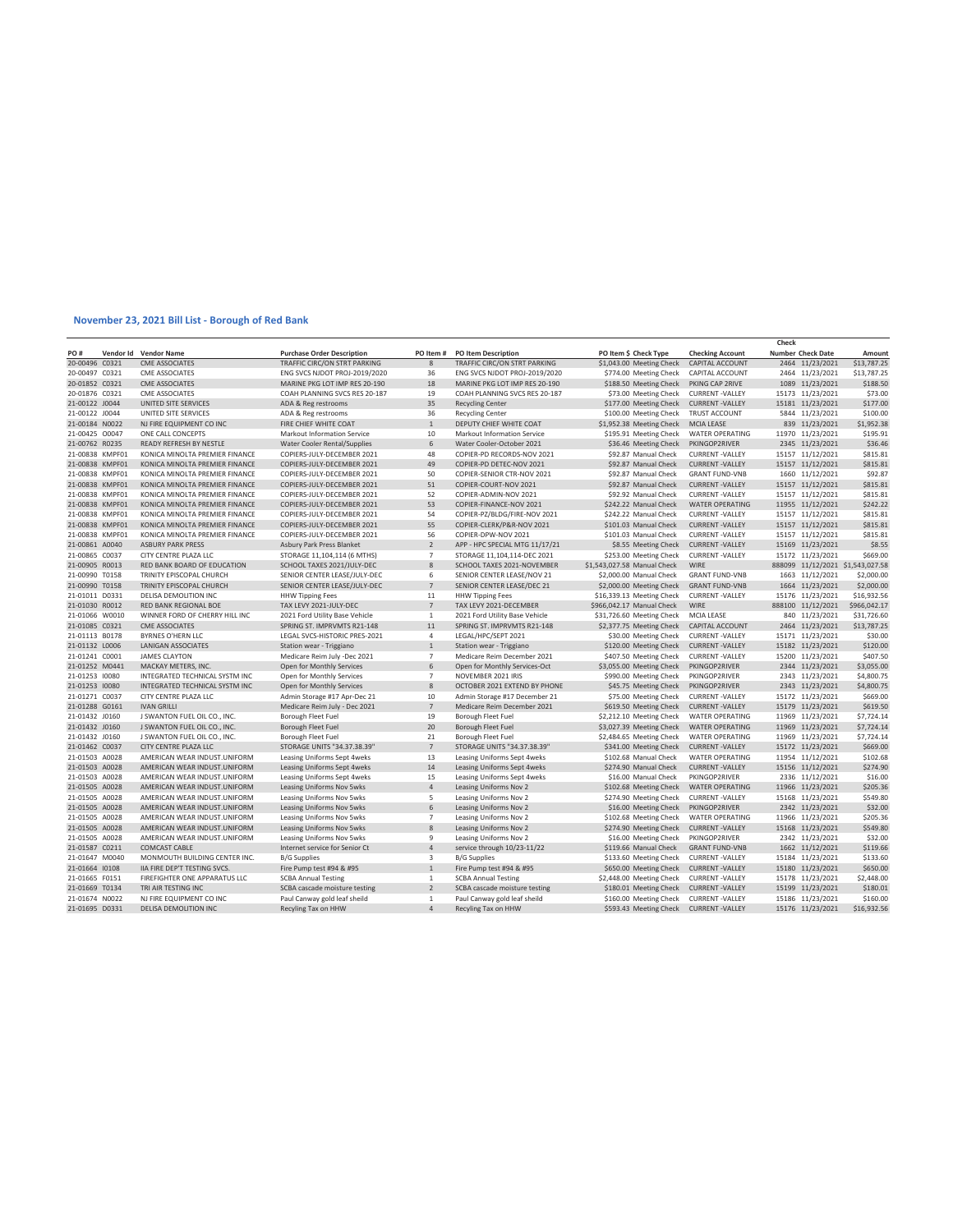|                                  |           |                                                      |                                                              |                         |                                                         |                                                    |                                                   | Check |                                      |                                  |
|----------------------------------|-----------|------------------------------------------------------|--------------------------------------------------------------|-------------------------|---------------------------------------------------------|----------------------------------------------------|---------------------------------------------------|-------|--------------------------------------|----------------------------------|
| PO#                              | Vendor Id | <b>Vendor Name</b>                                   | <b>Purchase Order Description</b>                            | PO Item#                | PO Item Description                                     | PO Item \$ Check Type                              | <b>Checking Account</b>                           |       | <b>Number Check Date</b>             | Amount                           |
| 21-01803                         | C0321     | <b>CME ASSOCIATES</b>                                | ENG SVC 2021 ROAD PRGM R21-250                               | 5                       | ENG SVC 2021 ROAD PRGM R21-250                          | \$9,592.50 Meeting Check                           | CAPITAL ACCOUNT                                   |       | 2464 11/23/2021                      | \$13,787.25                      |
| 21-01833 W0075                   |           | W.B.MASON CO INC                                     | construction stamps                                          | $\mathbf{1}$            | construction stamps                                     | \$121.50 Manual Check                              | <b>CURRENT-VALLEY</b>                             |       | 15155 11/11/2021                     | \$188.80                         |
| 21-01833 W0075                   |           | W.B.MASON CO INC                                     | construction stamps                                          | $\overline{2}$          | construction stamps                                     | \$39.83 Manual Check                               | <b>CURRENT-VALLEY</b>                             |       | 15155 11/11/2021                     | \$188.80                         |
| 21-01834 10080                   |           | INTEGRATED TECHNICAL SYSTM INC                       | Meter Spare Parts                                            | $\mathbf 1$             | Spare Parts                                             | \$3,670.00 Meeting Check                           | PKINGOP2RIVER                                     |       | 2343 11/23/2021                      | \$4,800.75                       |
| 21-01834 10080                   |           | INTEGRATED TECHNICAL SYSTM INC                       | Meter Spare Parts                                            | $\overline{2}$          | Freight                                                 | \$95.00 Meeting Check                              | PKINGOP2RIVER                                     |       | 2343 11/23/2021                      | \$4,800.75                       |
| 21-01853 S0206                   |           | SAF-GARD                                             | EmployeeSafety Footwear9/30/21                               | $\mathbf{1}$            | <b>Employee Safety Footwear</b>                         | \$1,080.00 Meeting Check                           | <b>CURRENT - VALLEY</b>                           |       | 15193 11/23/2021                     | \$2,354.85                       |
| 21-01853 S0206                   |           | SAF-GARD                                             | EmployeeSafety Footwear9/30/21                               | $\overline{2}$          | <b>Employee Safety Footwear</b>                         | \$1,274.85 Meeting Check                           | <b>CURRENT-VALLEY</b>                             |       | 15193 11/23/2021                     | \$2,354.85                       |
| 21-01853 S0206                   |           | SAF-GARD                                             | EmployeeSafety Footwear9/30/21                               | $\overline{\mathbf{3}}$ | <b>Employee Safety Footwear</b>                         | \$614.96 Meeting Check                             | <b>WATER OPERATING</b>                            |       | 11971 11/23/2021                     | \$614.96                         |
| 21-01853 S0206                   |           | SAF-GARD                                             | EmployeeSafety Footwear9/30/21                               | $\overline{4}$          | <b>Employee Safety Footwear</b>                         | \$234.99 Meeting Check                             | PKINGOP2RIVER                                     |       | 2346 11/23/2021                      | \$234.99                         |
| 21-01906 E0010                   |           | <b>EDWARDS TIRE COMPANY</b>                          | vehicle maintenance, BUILDING                                | $\mathbf{1}$            | vehicle maintenance, BUILDING                           | \$365.68 Meeting Check                             | <b>CURRENT-VALLEY</b>                             |       | 15177 11/23/2021                     | \$365.68                         |
| 21-01907 P0223                   |           | PARTS AUTHORITY LLC                                  | vehicle maintenance, BUILDING                                | 1                       | vehicle maintenance, BUILDING                           | \$288.61 Meeting Check                             | <b>CURRENT - VALLEY</b>                           |       | 15191 11/23/2021                     | \$485.81                         |
| 21-01907 P0223                   |           | PARTS AUTHORITY LLC                                  | vehicle maintenance, BUILDING                                | $\overline{2}$          | vehicle maintenance, BUILDING                           | \$98.60 Meeting Check                              | <b>CURRENT-VALLEY</b>                             |       | 15191 11/23/2021                     | \$485.81                         |
| 21-01907 P0223                   |           | PARTS AUTHORITY LLC                                  | vehicle maintenance, BUILDING                                | 3                       | vehicle maintenance, BUILDING                           | \$98.60 Meeting Check                              | <b>CURRENT -VALLEY</b>                            |       | 15191 11/23/2021                     | \$485.81                         |
| 21-01912 W0126                   |           | WEINER LAW GROUP LLP                                 | LEGAL-LABOR COUNSEL-RES 21-21                                | 17                      | LEGAL-LABOR-OCT 21                                      | \$4,125.00 Meeting Check                           | <b>CURRENT - VALLEY</b>                           |       | 15202 11/23/2021                     | \$4,125.00                       |
| 21-01921 S0238                   |           | <b>STAPLES</b>                                       | Office Supplies - Detectives                                 | 1                       | Office Supplies - Detectives                            | \$23.56 Meeting Check                              | <b>CURRENT -VALLEY</b>                            |       | 15194 11/23/2021                     | \$432.58                         |
| 21-01921 S0238                   |           | <b>STAPLES</b>                                       | Office Supplies - Detectives                                 | $\overline{2}$          | <b>Buffalo Drive Station Axis</b>                       | \$166.39 Meeting Check                             | <b>CURRENT-VALLEY</b>                             |       | 15194 11/23/2021                     | \$432.58                         |
| 21-01921 S0238                   |           | <b>STAPLES</b>                                       | Office Supplies - Detectives                                 | 3                       | 8-Outlet Surge Protector                                | \$19.99 Meeting Check                              | <b>CURRENT-VALLEY</b>                             |       | 15194 11/23/2021                     | \$432.58                         |
| 21-01921 S0238                   |           | <b>STAPLES</b>                                       | Office Supplies - Detectives                                 | $\overline{4}$          | Chair Mat 36' X 48"                                     | \$222.64 Meeting Check                             | <b>CURRENT - VALLEY</b>                           |       | 15194 11/23/2021                     | \$432.58                         |
| 21-01925 W0075                   |           | W.B.MASON CO INC                                     | calculator                                                   | $\mathbf{1}$            | calculator                                              | \$27.47 Manual Check                               | <b>CURRENT-VALLEY</b>                             |       | 15155 11/11/2021                     | \$188.80                         |
| 21-01941 N0236                   |           | NJ CRIMINAL INTERDICTION LLC                         | Social Media And Open Source                                 | $\mathbf{1}$            | Social Media And Open Source                            | \$199.00 Meeting Check                             | <b>CURRENT - VALLEY</b>                           |       | 15189 11/23/2021                     | \$199.00                         |
| 21-02015 W0021                   |           | MARK WOSZCZAK MECHANICAL CONT                        | 35-37 Oakland st                                             | 1                       | 35-37 Oakland St - wtr upgrd                            | \$4,113.00 Meeting Check                           | <b>WATER OPERATING</b>                            |       | 11973 11/23/2021                     | \$15,324.12                      |
| 21-02017 W0021                   |           | MARK WOSZCZAK MECHANICAL CONT.                       | 147 South St - wtr upgrade                                   | $\mathbf{1}$            | 147 South St - water upgrade                            | \$3,569.40 Meeting Check                           | <b>WATER OPERATING</b>                            |       | 11973 11/23/2021                     | \$15,324.12                      |
| 21-02018 S0009                   |           | SHREWSBURY AUTO PARTS INC                            | Open supplies and maintenance                                | 23                      | Open supplies and maintenance                           | \$42.30 Meeting Check                              | <b>CURRENT - VALLEY</b>                           |       | 15192 11/23/2021                     | \$5,494.28                       |
| 21-02018 S0009                   |           | SHREWSBURY AUTO PARTS INC                            | Open supplies and maintenance                                | 24                      | Open supplies and maintenance                           | \$206.39 Meeting Check                             | <b>CURRENT - VALLEY</b>                           |       | 15192 11/23/2021                     | \$5,494.28                       |
| 21-02018 S0009                   |           | SHREWSBURY AUTO PARTS INC                            | Open supplies and maintenance                                | 25                      | Open supplies and maintenance                           | -\$66.67 Meeting Check                             | <b>CURRENT-VALLEY</b>                             |       | 15192 11/23/2021                     | \$5,494.28                       |
| 21-02018 S0009                   |           | SHREWSBURY AUTO PARTS INC                            | Open supplies and maintenance                                | 26                      | Open supplies and maintenance                           | \$118.97 Meeting Check                             | <b>CURRENT-VALLEY</b>                             |       | 15192 11/23/2021                     | \$5,494.28                       |
| 21-02018 S0009                   |           | SHREWSBURY AUTO PARTS INC                            | Open supplies and maintenance                                | 27                      | Open supplies and maintenance                           | \$23.69 Meeting Check                              | <b>CURRENT-VALLEY</b>                             |       | 15192 11/23/2021                     | \$5,494.28                       |
| 21-02023 S0009                   |           | SHREWSBURY AUTO PARTS INC                            | Motor Oil 75520-530-540                                      | $\mathbf{1}$            | Motor Oil 75520 40 cases 12per                          | \$1,723.20 Meeting Check                           | <b>CURRENT-VALLEY</b>                             |       | 15192 11/23/2021                     | \$5,494.28                       |
| 21-02023 S0009                   |           | SHREWSBURY AUTO PARTS INC                            | Motor Oil 75520-530-540                                      | $\overline{2}$          | Motor Oil 75530 50 cases 12per                          | \$2,154.00 Meeting Check                           | <b>CURRENT -VALLEY</b>                            |       | 15192 11/23/2021                     | \$5,494.28                       |
| 21-02023 S0009                   |           | SHREWSBURY AUTO PARTS INC                            | Motor Oil 75520-530-540                                      | $\overline{3}$          | Motor Oil 75540 30 cases 12per                          | \$1,292.40 Meeting Check                           | <b>CURRENT-VALLEY</b>                             |       | 15192 11/23/2021                     | \$5,494.28                       |
| 21-02039 X0004                   |           | <b>XFINITY</b>                                       | BLANKET P.O - 4th Otr. 2021                                  | $\overline{2}$          | service through 10/19-11/18                             | \$165.84 Manual Check                              | <b>CURRENT-VALLEY</b>                             |       | 15165 11/12/2021                     | \$165.84                         |
| 21-02049 S0365                   |           | SUPREME CONDITIONING SYSTEM IN                       | Open for repairs and supplies                                | $\overline{2}$          | Open for repairs and supplies                           | \$793.00 Meeting Check                             | <b>CURRENT - VALLEY</b>                           |       | 15195 11/23/2021                     | \$793.00                         |
| 21-02051 G0013                   |           | G & M TROPHY CO                                      | Patrolman Badges                                             | $\mathbf{1}$            | <b>Patrolman Badges</b>                                 | \$65.00 Meeting Check                              | <b>CURRENT-VALLEY</b>                             |       | 15201 11/23/2021                     | \$203.30                         |
| 21-02051 G0013                   |           | G & M TROPHY CO                                      | Patrolman Badges                                             | $\overline{2}$          | Breast Badge 237                                        | \$68.41 Meeting Check                              | <b>CURRENT - VALLEY</b>                           |       | 15201 11/23/2021                     | \$203.30                         |
| 21-02051 G0013                   |           | G & M TROPHY CO                                      | Patrolman Badges                                             | 3                       | Wallet Badge 237                                        | \$69.89 Meeting Check                              | <b>CURRENT - VALLEY</b>                           |       | 15201 11/23/2021                     | \$203.30                         |
| 21-02054 W0021                   |           | MARK WOSZCZAK MECHANICAL CONT                        | 258 Leighton Ave-wtr upgrade                                 | $\mathbf{1}$            | 258 Leighton Ave-1"wtr upgrd                            | \$4,072.32 Meeting Check                           | <b>WATER OPERATING</b>                            |       | 11973 11/23/2021                     | \$15,324.12                      |
| 21-02084 P0155                   |           | PARTY PERFECT RENTALS LLC                            | Trackless train/Halloween                                    | 1                       | Kiddie Carousel                                         | \$750.00 Meeting Check                             | <b>CURRENT-VALLEY</b>                             |       | 15190 11/23/2021                     | \$1,675.00                       |
| 21-02084 P0155                   |           | PARTY PERFECT RENTALS LLC                            | Trackless train/Halloween                                    | $\overline{2}$          | <b>Trackless Train</b>                                  | \$675.00 Meeting Check                             | <b>CURRENT - VALLEY</b>                           |       | 15190 11/23/2021                     | \$1,675.00                       |
| 21-02084 P0155                   |           | PARTY PERFECT RENTALS LLC                            | Trackless train/Halloween                                    | 3                       | Generator                                               | \$125.00 Meeting Check                             | <b>CURRENT - VALLEY</b>                           |       | 15190 11/23/2021                     | \$1,675.00                       |
| 21-02084 P0155                   |           | PARTY PERFECT RENTALS LLC                            | Trackless train/Halloween                                    | $\overline{4}$          | Delivery Fee                                            | \$125.00 Meeting Check                             | <b>CURRENT - VALLEY</b>                           |       | 15190 11/23/2021                     | \$1,675.00                       |
| 21-02091 W0021                   |           | MARK WOSZCZAK MECHANICAL CONT.                       | 112 Catherine St wtr upgrade                                 | 1                       | 112 Catherine St wtr upgrade                            | \$3,569.40 Meeting Check                           | <b>WATER OPERATING</b>                            |       | 11973 11/23/2021                     | \$15,324.12                      |
| 21-02094 M0038                   |           | MON CTY POLICE ACADEMY                               | <b>Computer Crimes Course</b>                                | $\mathbf{1}$            | <b>Computer Crimes Course</b>                           | \$25.00 Meeting Check                              | <b>CURRENT-VALLEY</b>                             |       | 15198 11/23/2021                     | \$25.00                          |
| 21-02098 M0053                   |           | MON CTY TREASURER(CTY.TAX)                           | 4TH QTR COUNTY TAXES                                         | 1                       | 4TH QTR COUNTY TAXES 2021                               | \$1,496,031.21 Manual Check                        | <b>WIRE</b>                                       |       |                                      | 888101 11/15/2021 \$1,740,842.38 |
| 21-02098 M0053                   |           | MON CTY TREASURER(CTY.TAX)                           | 4TH QTR COUNTY TAXES                                         | $\overline{2}$          | 4TH QTR SHARED HEALTH SVC 2021                          | \$59,736.69 Manual Check                           | <b>WIRE</b>                                       |       |                                      | 888101 11/15/2021 \$1,740,842.38 |
| 21-02098 M0053                   |           | MON CTY TREASURER(CTY.TAX)                           | 4TH QTR COUNTY TAXES                                         | 3                       | 4TH QTR OPEN SPACE TAX 2021                             | \$185,074.48 Manual Check                          | WIRE                                              |       |                                      | 888101 11/15/2021 \$1,740,842.38 |
| 21-02100 T0026                   |           | <b>TAYLOR TOWING</b>                                 | Tow on 10/1/21 #4 MG76635                                    | $\mathbf{1}$            | Tow on 10/1/21 #4 MG76635                               | \$475.00 Meeting Check                             | <b>WATER OPERATING</b>                            |       | 11972 11/23/2021                     | \$475.00                         |
|                                  |           | <b>ENR HOME REMODELING</b>                           |                                                              | 3                       |                                                         |                                                    | COAH DEV FEES                                     |       | 220 11/23/2021                       |                                  |
| 21-02102 E0237<br>21-02103 N0037 |           | NJ LEAGUE OF MUNICIPALITIES                          | Rehab Services 50 Bank Street                                | $\mathbf{1}$            | REHAB-50 BANK ST-PAY CERT 2                             | \$5,100.00 Meeting Check<br>\$115.00 Meeting Check | <b>CURRENT-VALLEY</b>                             |       | 15187 11/23/2021                     | \$5,100.00<br>\$115.00           |
| 21-02118 A0217                   |           | ATLANTIC WATCH                                       | Police Dept. Ad<br>Halloween Parade                          | $\mathbf{1}$            | Police Dept. Ad<br>Halloween Parade                     | \$500.00 Meeting Check                             | <b>CURRENT - VALLEY</b>                           |       | 15170 11/23/2021                     | \$750.00                         |
| 21-02119 A0217                   |           |                                                      |                                                              | $\mathbf{1}$            |                                                         |                                                    |                                                   |       |                                      | \$750.00                         |
| 21-02127 A0078                   |           | ATLANTIC WATCH<br>ATLANTIC PLUMBING SUPPLY           | Veterans Day Ceremony<br>PLUMBING SUPPLIES 5/21-10/21        | $\mathbf{1}$            | <b>Veterans Day Ceremony</b><br>2 PVC & SHARK BITE 1/2  | \$250.00 Meeting Check<br>\$26.58 Meeting Check    | <b>CURRENT - VALLEY</b><br><b>WATER OPERATING</b> |       | 15170 11/23/2021<br>11967 11/23/2021 | \$1,801.36                       |
| 21-02127 A0078                   |           | ATLANTIC PLUMBING SUPPLY                             | PLUMBING SUPPLIES 5/21-10/21                                 | $\overline{2}$          | MANHOLE FRAME & COVER                                   | \$630.00 Meeting Check                             | <b>WATER OPERATING</b>                            |       | 11967 11/23/2021                     | \$1,801.36                       |
|                                  |           |                                                      |                                                              | 3                       |                                                         |                                                    |                                                   |       |                                      |                                  |
| 21-02127 A0078<br>21-02127 A0078 |           | ATLANTIC PLUMBING SUPPLY<br>ATLANTIC PLUMBING SUPPLY | PLUMBING SUPPLIES 5/21-10/21<br>PLUMBING SUPPLIES 5/21-10/21 | $\overline{4}$          | <b>BLUE PEX VIEGA</b><br>227 FLOURESCENT BLUE MARKING P | \$60.92 Meeting Check<br>\$41.20 Meeting Check     | <b>WATER OPERATING</b><br><b>WATER OPERATING</b>  |       | 11967 11/23/2021<br>11967 11/23/2021 | \$1,801.36<br>\$1,801.36         |
| 21-02127 A0078                   |           |                                                      |                                                              | 5                       |                                                         | \$785.29 Meeting Check                             |                                                   |       | 11967 11/23/2021                     | \$1,801.36                       |
|                                  |           | ATLANTIC PLUMBING SUPPLY                             | PLUMBING SUPPLIES 5/21-10/21                                 |                         | SLEEVE GRIP CAP BOLT PIPE                               |                                                    | <b>WATER OPERATING</b>                            |       |                                      |                                  |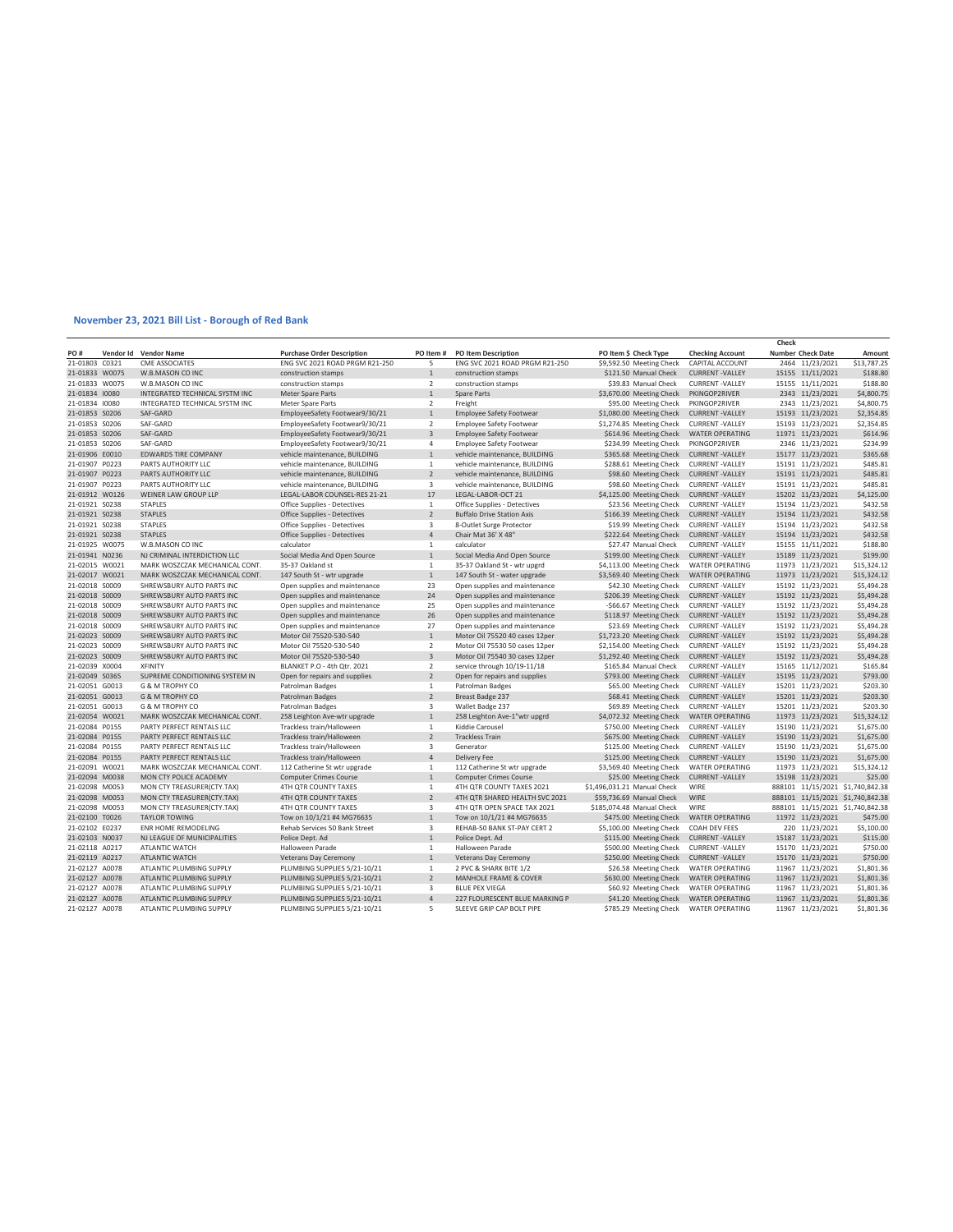|                |           |                                 |                                   |                         |                                 |                           |                         | Check                    |              |
|----------------|-----------|---------------------------------|-----------------------------------|-------------------------|---------------------------------|---------------------------|-------------------------|--------------------------|--------------|
| PO#            | Vendor Id | <b>Vendor Name</b>              | <b>Purchase Order Description</b> | PO Item#                | <b>PO Item Description</b>      | PO Item \$ Check Type     | <b>Checking Account</b> | <b>Number Check Date</b> | Amount       |
| 21-02127       | A0078     | ATLANTIC PLUMBING SUPPLY        | PLUMBING SUPPLIES 5/21-10/21      | 6                       | CURB BOX FLOURESCENT BLUE PT    | \$186.93 Meeting Check    | <b>WATER OPERATING</b>  | 11967 11/23/2021         | \$1,801.36   |
| 21-02127 A0078 |           | ATLANTIC PLUMBING SUPPLY        | PLUMBING SUPPLIES 5/21-10/21      | $\overline{7}$          | FLOURESCENT GREEN GALV NIPPLE   | \$70.44 Meeting Check     | <b>WATER OPERATING</b>  | 11967 11/23/2021         | \$1,801.36   |
| 21-02131 C0328 |           | <b>CRANEY INTERPRETING</b>      | COURT INTERPRETING SVC-4TH QTR    | $\overline{2}$          | interpreting services           | \$187.50 Meeting Check    | <b>CURRENT - VALLEY</b> | 15174 11/23/2021         | \$1,072.50   |
| 21-02131 C0328 |           | <b>CRANEY INTERPRETING</b>      | COURT INTERPRETING SVC-4TH QTR    | 3                       | interpreting services           | \$175.00 Meeting Check    | <b>CURRENT - VALLEY</b> | 15174 11/23/2021         | \$1,072.50   |
| 21-02131 C0328 |           | <b>CRANEY INTERPRETING</b>      | COURT INTERPRETING SVC-4TH OTR    | $\overline{4}$          | interpreting services           | \$200.00 Meeting Check    | <b>CURRENT-VALLEY</b>   | 15174 11/23/2021         | \$1,072.50   |
| 21-02131 C0328 |           | <b>CRANEY INTERPRETING</b>      | COURT INTERPRETING SVC-4TH QTR    | 5                       | interpreting services           | \$225.00 Meeting Check    | <b>CURRENT -VALLEY</b>  | 15174 11/23/2021         | \$1,072.50   |
| 21-02131 C0328 |           | <b>CRANEY INTERPRETING</b>      | COURT INTERPRETING SVC-4TH QTR    | 6                       | interpreting services           | \$285.00 Meeting Check    | <b>CURRENT-VALLEY</b>   | 15174 11/23/2021         | \$1,072.50   |
| 21-02139 R0149 |           | RB AFFORDABLE HOUSING CORP      | 2/2021-2/2022 ANN ADMIN FEE       | 1                       | 2/2021-2/2022 ANN ADMIN FEE     | \$10,000.00 Meeting Check | COAH DEV FEES           | 219 11/23/2021           | \$10,000.00  |
| 21-02149 M0339 |           | MONMOUTH CTY HIGHWAY            | Mon Co DPW Shared Svcs 9/21       | $\mathbf{1}$            | Mon Co DPW Shared Svcs 9/21     | \$868.88 Meeting Check    | <b>CURRENT-VALLEY</b>   | 15185 11/23/2021         | \$868.88     |
| 21-02151 T0177 |           | TOUCH-UP AUTO SERVICE           | Paint Repair                      | 1                       | Paint Repair to Rear Bumper     | \$175.00 Meeting Check    | <b>CURRENT - VALLEY</b> | 15197 11/23/2021         | \$175.00     |
| 21-02154 B0263 |           | BROTHER'S TOWING, INC.          | September 2021 Tows               | $\mathbf{1}$            | September 2021 Tows             | \$125.00 Meeting Check    | TRUST ACCOUNT           | 5845 11/23/2021          | \$250.00     |
| 21-02154 B0263 |           | BROTHER'S TOWING, INC.          | September 2021 Tows               | $\overline{2}$          | Case No: 21-13183               | \$125.00 Meeting Check    | TRUST ACCOUNT           | 5845 11/23/2021          | \$250.00     |
| 21-02155 M0006 |           | MAGLOCLEN                       | Membership User Fees              | $\mathbf{1}$            | Membership User Fees            | \$400.00 Meeting Check    | <b>CURRENT-VALLEY</b>   | 15183 11/23/2021         | \$400.00     |
| 21-02156 A0373 |           | AT NORTHERN NEW JERSEY LLC      | Exhaust on truck #27              | $\mathbf{1}$            | Muffler, Exhaust SS Insulated   | \$769.11 Meeting Check    | <b>WATER OPERATING</b>  | 11968 11/23/2021         | \$1,056.64   |
| 21-02156 A0373 |           | AT NORTHERN NEW JERSEY LLC      | Exhaust on truck #27              | $\overline{2}$          | pipe, exh-ext 7400 3.5 to 4 FLE | \$253.02 Meeting Check    | <b>WATER OPERATING</b>  | 11968 11/23/2021         | \$1,056.64   |
| 21-02156 A0373 |           | AT NORTHERN NEW JERSEY LLC      | Exhaust on truck #27              | $\overline{\mathbf{3}}$ | clamp 5in hd pre-form alumin    | \$5.14 Meeting Check      | <b>WATER OPERATING</b>  | 11968 11/23/2021         | \$1,056.64   |
| 21-02156 A0373 |           | AT NORTHERN NEW JERSEY LLC      | Exhaust on truck #27              | $\overline{4}$          | clamp exh 4 narrow band         | \$5.42 Meeting Check      | <b>WATER OPERATING</b>  | 11968 11/23/2021         | \$1,056.64   |
| 21-02156 A0373 |           | AT NORTHERN NEW JERSEY LLC      | Exhaust on truck #27              | $\overline{5}$          | clamp v @turbo dt360,408/466/   | \$23.95 Meeting Check     | <b>WATER OPERATING</b>  | 11968 11/23/2021         | \$1,056.64   |
| 21-02158 N0159 |           | <b>NJSACOP</b>                  | 2021 NJSACOP Mid-Year Meeting     | $\mathbf{1}$            | 2021 NJSACOP Mid-Year Meeting   | \$615.00 Meeting Check    | <b>CURRENT - VALLEY</b> | 15188 11/23/2021         | \$615.00     |
| 21-02164 C0338 |           | CHRISTIANA TRT CUST GSRAN-Z LL  | B 92 L 14 Cert 17-00037           | $\mathbf{1}$            | B 92 L 14 Cert 17-00037         | \$62,407.85 Meeting Check | TTL REDEMPTION          | 3884 11/23/2021          | \$62,407.85  |
| 21-02164 C0338 |           | CHRISTIANA TRT CUST GSRAN-Z LL  | B 92 L 14 Cert 17-00037           | $\overline{2}$          | B 92 L 14 Cert 17-00037 P       | \$21,200.00 Meeting Check | TRUST ACCOUNT           | 5843 11/23/2021          | \$21,200.00  |
| 21-02166 N0021 |           | NEW JERSEY NATURAL GAS CO       | VARIOUS ACCOUNTS 9/21-10/20       | $\mathbf{1}$            | VARIOUS ACCOUNTS 9/21-10/20     | \$377.19 Manual Check     | <b>CURRENT -VALLEY</b>  | 15162 11/12/2021         | \$412.04     |
| 21-02166 N0021 |           | NEW JERSEY NATURAL GAS CO       | VARIOUS ACCOUNTS 9/21-10/20       | $\overline{2}$          | VARIOUS ACCOUNTS 9/21-10/20     | \$34.85 Manual Check      | <b>CURRENT - VALLEY</b> | 15162 11/12/2021         | \$412.04     |
| 21-02167 N0021 |           | NEW JERSEY NATURAL GAS CO       | VARIOUS ACCOUNTS 9/21-10/20       | $\mathbf{1}$            | VARIOUS ACCOUNTS 9/21-10/20     | \$1,005.68 Manual Check   | <b>WATER OPERATING</b>  | 11961 11/12/2021         | \$1,005.68   |
| 21-02168 B0010 |           | <b>VERIZON</b>                  | acc#201-Z02-9528 10/16-11/15      | $\mathbf{1}$            | acc#201-Z02-9528 10/16-11/15    | \$38.84 Manual Check      | <b>WATER OPERATING</b>  | 11957 11/12/2021         | \$38.84      |
| 21-02169 N0239 |           | AMERICAN WATER                  | acc#3056918/1-8/31                | $\mathbf{1}$            | acc#3056918/1-8/31              | \$53.05 Manual Check      | <b>WATER OPERATING</b>  | 11962 11/12/2021         | \$53.05      |
| 21-02170 A0223 |           | AT&T<br>(BOX 105068)            | acc#0303496654001 10/25/21        | $\mathbf{1}$            | acc#0303496654001 10/25/21      | \$118.23 Manual Check     | <b>CURRENT - VALLEY</b> | 15159 11/12/2021         | \$154.73     |
| 21-02171 X0004 |           | <b>XFINITY</b>                  | ac#0029294 & 0162343 10/24-10/    | $\mathbf{1}$            | ac#0029294 10/24-11/23          | \$153.35 Manual Check     | <b>CURRENT -VALLEY</b>  | 15164 11/12/2021         | \$392.96     |
| 21-02171 X0004 |           | <b>XFINITY</b>                  | ac#0029294 & 0162343 10/24-10/    | $\overline{2}$          | ac#0162343 10/28-11/27          | \$239.61 Manual Check     | <b>CURRENT-VALLEY</b>   | 15164 11/12/2021         | \$392.96     |
| 21-02172 B0019 |           | BOROUGH OF RED BANK, PAYROLL AC | 11/15/2021                        | 1                       | 11/15/2021                      | \$5,238.89 Manual Check   | <b>CURRENT -VALLEY</b>  | 15158 11/12/2021         | \$383,256.65 |
| 21-02172 B0019 |           | BOROUGH OF RED BANK, PAYROLL AC | 11/15/2021                        | $\overline{2}$          | 11/15/2021                      | \$396.59 Manual Check     | <b>CURRENT-VALLEY</b>   | 15158 11/12/2021         | \$383,256.65 |
| 21-02172 B0019 |           | BOROUGH OF RED BANK, PAYROLL AC | 11/15/2021                        | 3                       | 11/15/2021                      | \$861.64 Manual Check     | <b>CURRENT -VALLEY</b>  | 15158 11/12/2021         | \$383,256.65 |
| 21-02172 B0019 |           | BOROUGH OF RED BANK, PAYROLL AC | 11/15/2021                        | $\overline{4}$          | 11/15/2021                      | \$2,299.23 Manual Check   | <b>CURRENT - VALLEY</b> | 15158 11/12/2021         | \$383,256.65 |
| 21-02172 B0019 |           | BOROUGH OF RED BANK, PAYROLL AC | 11/15/2021                        | 5                       | 11/15/2021                      | \$3.942.89 Manual Check   | <b>CURRENT - VALLEY</b> | 15158 11/12/2021         | \$383,256.65 |
| 21-02172 B0019 |           | BOROUGH OF RED BANK, PAYROLL AC | 11/15/2021                        | 6                       | 11/15/2021                      | \$3,800.28 Manual Check   | <b>CURRENT-VALLEY</b>   | 15158 11/12/2021         | \$383,256.65 |
| 21-02172 B0019 |           | BOROUGH OF RED BANK, PAYROLL AC | 11/15/2021                        | $\overline{7}$          | 11/15/2021                      | \$3,274.86 Manual Check   | <b>CURRENT - VALLEY</b> | 15158 11/12/2021         | \$383,256.65 |
| 21-02172 B0019 |           | BOROUGH OF RED BANK, PAYROLL AC | 11/15/2021                        | $\mathbf{8}$            | 11/15/2021                      | \$3,274.85 Manual Check   | <b>CURRENT - VALLEY</b> | 15158 11/12/2021         | \$383,256.65 |
| 21-02172 B0019 |           | BOROUGH OF RED BANK, PAYROLL AC | 11/15/2021                        | 9                       | 11/15/2021                      | \$8.687.52 Manual Check   | <b>CURRENT-VALLEY</b>   | 15158 11/12/2021         | \$383,256.65 |
| 21-02172 B0019 |           | BOROUGH OF RED BANK, PAYROLL AC | 11/15/2021                        | 10                      | 11/15/2021                      | \$429.36 Manual Check     | <b>CURRENT - VALLEY</b> | 15158 11/12/2021         | \$383,256.65 |
| 21-02172 B0019 |           | BOROUGH OF RED BANK, PAYROLL AC | 11/15/2021                        | 11                      | 11/15/2021                      | \$15,954.60 Manual Check  | <b>CURRENT-VALLEY</b>   | 15158 11/12/2021         | \$383,256.65 |
| 21-02172 B0019 |           | BOROUGH OF RED BANK, PAYROLL AC | 11/15/2021                        | 12                      | 11/15/2021                      | \$2,291.63 Manual Check   | <b>CURRENT-VALLEY</b>   | 15158 11/12/2021         | \$383,256.65 |
| 21-02172 B0019 |           | BOROUGH OF RED BANK, PAYROLL AC | 11/15/2021                        | 13                      | 11/15/2021                      | \$176,803.63 Manual Check | <b>CURRENT -VALLEY</b>  | 15158 11/12/2021         | \$383,256.65 |
| 21-02172 B0019 |           | BOROUGH OF RED BANK, PAYROLL AC | 11/15/2021                        | 14                      | 11/15/2021                      | \$4,981.67 Manual Check   | <b>CURRENT - VALLEY</b> | 15158 11/12/2021         | \$383,256.65 |
| 21-02172 B0019 |           | BOROUGH OF RED BANK, PAYROLL AC | 11/15/2021                        | 15                      | 11/15/2021                      | \$33.96 Manual Check      | <b>CURRENT -VALLEY</b>  | 15158 11/12/2021         | \$383,256.65 |
| 21-02172 B0019 |           | BOROUGH OF RED BANK, PAYROLL AC | 11/15/2021                        | 16                      | 11/15/2021                      | \$13,084.67 Manual Check  | <b>CURRENT - VALLEY</b> | 15158 11/12/2021         | \$383,256.65 |
| 21-02172 B0019 |           | BOROUGH OF RED BANK, PAYROLL AC | 11/15/2021                        | 17                      | 11/15/2021                      | \$7,514.68 Manual Check   | <b>CURRENT - VALLEY</b> | 15158 11/12/2021         | \$383,256.65 |
| 21-02172 B0019 |           | BOROUGH OF RED BANK, PAYROLL AC | 11/15/2021                        | 18                      | 11/15/2021                      | \$1.192.00 Manual Check   | <b>CURRENT-VALLEY</b>   | 15158 11/12/2021         | \$383,256.65 |
| 21-02172 B0019 |           | BOROUGH OF RED BANK, PAYROLL AC | 11/15/2021                        | 19                      | 11/15/2021                      | \$1,100.40 Manual Check   | <b>CURRENT -VALLEY</b>  | 15158 11/12/2021         | \$383,256.65 |
| 21-02172 B0019 |           | BOROUGH OF RED BANK, PAYROLL AC | 11/15/2021                        | 20                      | 11/15/2021                      | \$250.00 Manual Check     | <b>CURRENT-VALLEY</b>   | 15158 11/12/2021         | \$383,256.65 |
| 21-02172 B0019 |           | BOROUGH OF RED BANK, PAYROLL AC | 11/15/2021                        | 21                      | 11/15/2021                      | \$687.50 Manual Check     | <b>CURRENT - VALLEY</b> | 15158 11/12/2021         | \$383,256.65 |
| 21-02172 B0019 |           | BOROUGH OF RED BANK, PAYROLL AC | 11/15/2021                        | 22                      | 11/15/2021                      | \$3,656.71 Manual Check   | <b>CURRENT-VALLEY</b>   | 15158 11/12/2021         | \$383,256.65 |
| 21-02172 B0019 |           | BOROUGH OF RED BANK, PAYROLL AC | 11/15/2021                        | 23                      | 11/15/2021                      | \$429.33 Manual Check     | <b>CURRENT -VALLEY</b>  | 15158 11/12/2021         | \$383,256.65 |
| 21-02172 B0019 |           | BOROUGH OF RED BANK, PAYROLL AC |                                   | 24                      |                                 | \$250.43 Manual Check     | <b>CURRENT-VALLEY</b>   | 15158 11/12/2021         | \$383,256.65 |
| 21-02172 B0019 |           | BOROUGH OF RED BANK, PAYROLL AC | 11/15/2021<br>11/15/2021          | 25                      | 11/15/2021<br>11/15/2021        | \$250.43 Manual Check     | <b>CURRENT - VALLEY</b> | 15158 11/12/2021         | \$383,256.65 |
| 21-02172 B0019 |           | BOROUGH OF RED BANK, PAYROLL AC | 11/15/2021                        | 26                      | 11/15/2021                      | \$53,148.09 Manual Check  | <b>CURRENT-VALLEY</b>   | 15158 11/12/2021         | \$383,256.65 |
|                |           |                                 |                                   |                         |                                 |                           |                         |                          |              |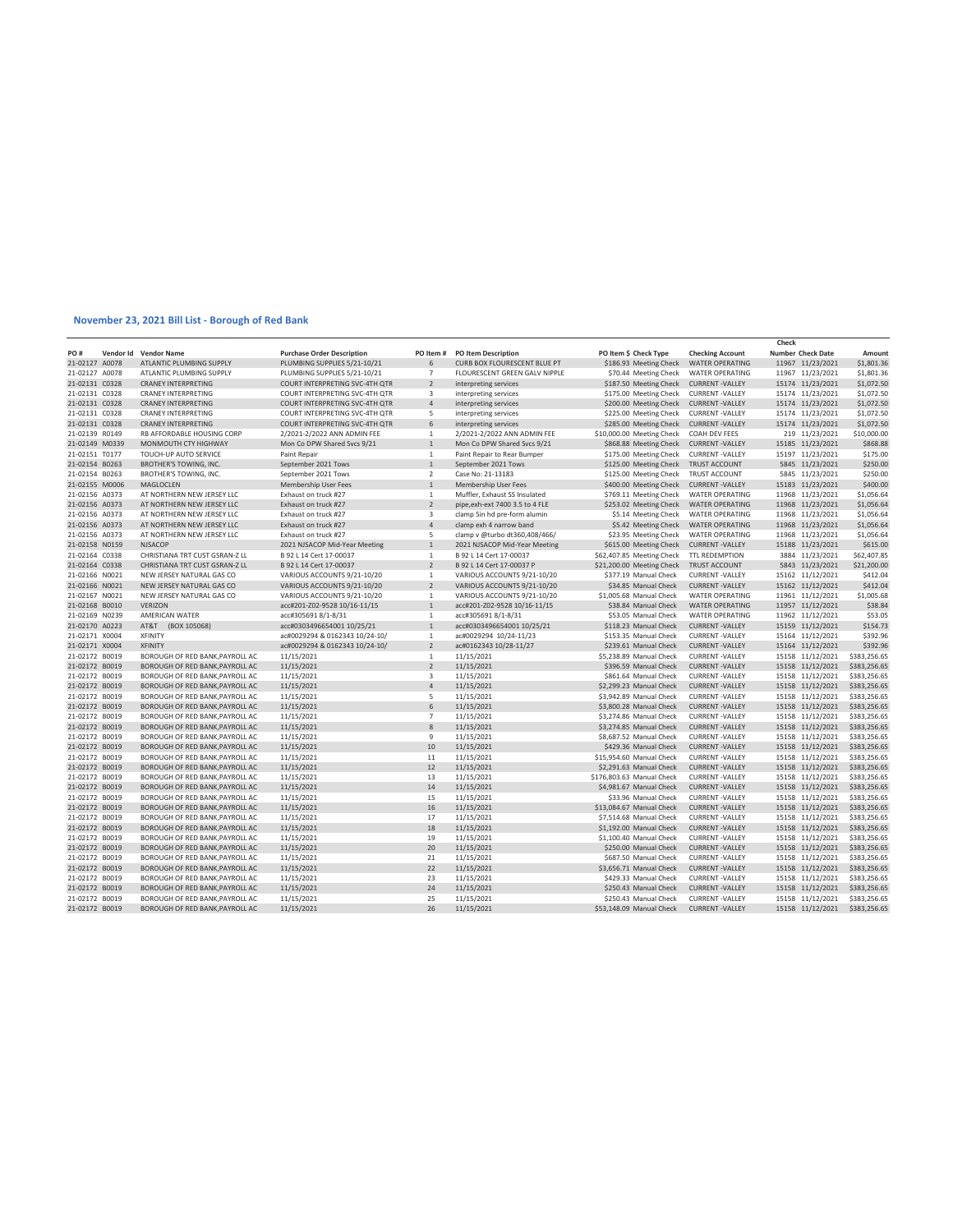|                |           |                                 |                                   |                         |                                |                          |                         | Check                    |              |
|----------------|-----------|---------------------------------|-----------------------------------|-------------------------|--------------------------------|--------------------------|-------------------------|--------------------------|--------------|
| PO#            | Vendor Id | <b>Vendor Name</b>              | <b>Purchase Order Description</b> | PO Item#                | <b>PO Item Description</b>     | PO Item \$ Check Type    | <b>Checking Account</b> | <b>Number Check Date</b> | Amount       |
| 21-02172 B0019 |           | BOROUGH OF RED BANK, PAYROLL AC | 11/15/2021                        | 27                      | 11/15/2021                     | \$691.95 Manual Check    | <b>CURRENT-VALLEY</b>   | 15158 11/12/2021         | \$383,256.65 |
| 21-02172 B0019 |           | BOROUGH OF RED BANK, PAYROLL AC | 11/15/2021                        | 28                      | 11/15/2021                     | \$8,437.09 Manual Check  | <b>CURRENT-VALLEY</b>   | 15158 11/12/2021         | \$383,256.65 |
| 21-02172 B0019 |           | BOROUGH OF RED BANK, PAYROLL AC | 11/15/2021                        | 29                      | 11/15/2021                     | \$136.37 Manual Check    | <b>CURRENT -VALLEY</b>  | 15158 11/12/2021         | \$383,256.65 |
| 21-02172 B0019 |           | BOROUGH OF RED BANK, PAYROLL AC | 11/15/2021                        | 30                      | 11/15/2021                     | \$26,200.53 Manual Check | <b>CURRENT-VALLEY</b>   | 15158 11/12/2021         | \$383,256.65 |
| 21-02172 B0019 |           | BOROUGH OF RED BANK, PAYROLL AC | 11/15/2021                        | 31                      | 11/15/2021                     | \$10,177.39 Manual Check | <b>CURRENT-VALLEY</b>   | 15158 11/12/2021         | \$383,256.65 |
| 21-02172 B0019 |           | BOROUGH OF RED BANK, PAYROLL AC | 11/15/2021                        | 32                      | 11/15/2021                     | \$52.40 Manual Check     | <b>CURRENT-VALLEY</b>   | 15158 11/12/2021         | \$383,256.65 |
| 21-02172 B0019 |           | BOROUGH OF RED BANK, PAYROLL AC | 11/15/2021                        | 33                      | 11/15/2021                     | \$17,770.27 Manual Check | <b>CURRENT -VALLEY</b>  | 15158 11/12/2021         | \$383,256.65 |
| 21-02172 B0019 |           | BOROUGH OF RED BANK, PAYROLL AC | 11/15/2021                        | 34                      | 11/15/2021                     | \$382.72 Manual Check    | <b>CURRENT - VALLEY</b> | 15158 11/12/2021         | \$383,256.65 |
| 21-02172 B0019 |           | BOROUGH OF RED BANK, PAYROLL AC | 11/15/2021                        | 35                      | 11/15/2021                     | \$133.95 Manual Check    | <b>CURRENT - VALLEY</b> | 15158 11/12/2021         | \$383,256.65 |
| 21-02172 B0019 |           | BOROUGH OF RED BANK, PAYROLL AC | 11/15/2021                        | 36                      | 11/15/2021                     | \$5,438.14 Manual Check  | <b>CURRENT - VALLEY</b> | 15158 11/12/2021         | \$383,256.65 |
| 21-02173 A0223 |           | AT&T<br>(BOX 105068)            | acc#555347263001 11/1/21          | 1                       | acc#555347263001 11/1/21       | \$36.50 Manual Check     | <b>CURRENT -VALLEY</b>  | 15159 11/12/2021         | \$154.73     |
| 21-02174 X0004 |           | <b>XFINITY</b>                  | ac#0112579 & ac#0118576           | $\mathbf{1}$            | ac#0112579 10/20-11/19         | \$148.35 Manual Check    | <b>WATER OPERATING</b>  | 11964 11/12/2021         | \$297.92     |
| 21-02174 X0004 |           | <b>XFINITY</b>                  | ac#0112579 & ac#0118576           | $\overline{2}$          | ac#0118576 10/26-11/25         | \$149.57 Manual Check    | <b>WATER OPERATING</b>  | 11964 11/12/2021         | \$297.92     |
| 21-02175 X0004 |           | <b>XFINITY</b>                  | acc#0162269 10/26-11/25           | $\mathbf{1}$            | acc#0162269 10/26-11/25        | \$239.61 Manual Check    | PKINGOP2RIVER           | 2340 11/12/2021          | \$239.61     |
| 21-02176 M0205 |           | MONMOUTH TELECOM                | acc#36669 9/1-10/1                | $\mathbf{1}$            | acc#36669 9/1-10/1             | \$2,624.43 Manual Check  | <b>CURRENT -VALLEY</b>  | 15161 11/12/2021         | \$2,624.43   |
| 21-02176 M0205 |           | MONMOUTH TELECOM                | acc#36669 9/1-10/1                | $\overline{2}$          | acc#36669 9/1-10/1             | \$838.98 Manual Check    | <b>WATER OPERATING</b>  | 11959 11/12/2021         | \$838.98     |
| 21-02176 M0205 |           | MONMOUTH TELECOM                | acc#36669 9/1-10/1                | 3                       | acc#36669 9/1-10/1             | \$242.36 Manual Check    | PKINGOP2RIVER           | 2338 11/12/2021          | \$242.36     |
| 21-02177 B0019 |           | BOROUGH OF RED BANK, PAYROLL AC | 11/15/2021                        | $\mathbf 1$             | 11/15/2021                     | \$27,933.89 Manual Check | <b>WATER OPERATING</b>  | 11956 11/12/2021         | \$33,857.06  |
| 21-02177 B0019 |           | BOROUGH OF RED BANK, PAYROLL AC | 11/15/2021                        | $\overline{2}$          | 11/15/2021                     | \$4,055.64 Manual Check  | <b>WATER OPERATING</b>  | 11956 11/12/2021         | \$33,857.06  |
| 21-02177 B0019 |           | BOROUGH OF RED BANK, PAYROLL AC | 11/15/2021                        | $\mathsf 3$             | 11/15/2021                     | \$1,867.53 Manual Check  | <b>WATER OPERATING</b>  | 11956 11/12/2021         | \$33,857.06  |
| 21-02178 B0019 |           | BOROUGH OF RED BANK, PAYROLL AC | 11/15/2021                        | $\mathbf{1}$            | 11/15/2021                     | \$12,787.00 Manual Check | PKINGOP2RIVER           | 2337 11/12/2021          | \$13,626.29  |
| 21-02178 B0019 |           | BOROUGH OF RED BANK, PAYROLL AC | 11/15/2021                        | $\overline{2}$          | 11/15/2021                     | \$36.62 Manual Check     | PKINGOP2RIVER           | 2337 11/12/2021          | \$13,626.29  |
| 21-02178 B0019 |           | BOROUGH OF RED BANK, PAYROLL AC | 11/15/2021                        | 3                       | 11/15/2021                     | \$802.67 Manual Check    | PKINGOP2RIVER           | 2337 11/12/2021          | \$13,626.29  |
| 21-02179 B0019 |           | BOROUGH OF RED BANK, PAYROLL AC | 11/15/2021                        | $\mathbf{1}$            | 11/15/2021                     | \$10,795.20 Manual Check | <b>GRANT FUND-VNB</b>   | 1661 11/12/2021          | \$10,795.20  |
| 21-02180 B0019 |           | BOROUGH OF RED BANK, PAYROLL AC | 11/15/2021                        | 1                       | 11/15/2021                     | \$14,370.00 Manual Check | TRUST ACCOUNT           | 5842 11/12/2021          | \$14,370.00  |
| 21-02181 B0019 |           | BOROUGH OF RED BANK, PAYROLL AC | 11/15/2021                        | $\mathbf{1}$            | 11/15/2021                     | \$329.65 Manual Check    | <b>TWO RIVERS</b>       | 1937 11/12/2021          | \$329.65     |
| 21-02182 V0040 |           | <b>VERIZON WIRELESS</b>         | acc#6213289880001 9/27-10/26      | 1                       | acc#62132898800019/27-10/26    | \$91.74 Manual Check     | <b>CURRENT -VALLEY</b>  | 15163 11/12/2021         | \$1,496.42   |
| 21-02182 V0040 |           | <b>VERIZON WIRELESS</b>         | acc#6213289880001 9/27-10/26      | $\overline{2}$          | acc#62132898800019/27-10/26    | \$76.02 Manual Check     | <b>CURRENT-VALLEY</b>   | 15163 11/12/2021         | \$1,496.42   |
| 21-02182 V0040 |           | <b>VERIZON WIRELESS</b>         | acc#6213289880001 9/27-10/26      | 3                       | acc#62132898800019/27-10/26    | \$38.01 Manual Check     | <b>CURRENT - VALLEY</b> | 15163 11/12/2021         | \$1,496.42   |
| 21-02182 V0040 |           | <b>VERIZON WIRELESS</b>         | acc#62132898800019/27-10/26       | $\overline{4}$          | acc#62132898800019/27-10/26    | \$173.48 Manual Check    | <b>WATER OPERATING</b>  | 11963 11/12/2021         | \$692.44     |
| 21-02182 V0040 |           | <b>VERIZON WIRELESS</b>         | acc#6213289880001 9/27-10/26      | 5                       | acc#62132898800019/27-10/26    | \$714.15 Manual Check    | PKINGOP2RIVER           | 2339 11/12/2021          | \$714.15     |
| 21-02182 V0040 |           | <b>VERIZON WIRELESS</b>         | acc#62132898800019/27-10/26       | 6                       | acc#62132898800019/27-10/26    | \$776.51 Manual Check    | <b>CURRENT-VALLEY</b>   | 15163 11/12/2021         | \$1,496.42   |
| 21-02182 V0040 |           | <b>VERIZON WIRELESS</b>         | acc#62132898800019/27-10/26       | $\overline{7}$          | acc#62132898800019/27-10/26    | \$518.96 Manual Check    | <b>WATER OPERATING</b>  | 11963 11/12/2021         | \$692.44     |
| 21-02182 V0040 |           | <b>VERIZON WIRELESS</b>         | acc#62132898800019/27-10/26       | 8                       | acc#62132898800019/27-10/26    | \$221.49 Manual Check    | <b>CURRENT-VALLEY</b>   | 15163 11/12/2021         | \$1,496.42   |
| 21-02182 V0040 |           | <b>VERIZON WIRELESS</b>         | acc#6213289880001 9/27-10/26      | 9                       | acc#62132898800019/27-10/26    | \$214.92 Manual Check    | <b>CURRENT - VALLEY</b> | 15163 11/12/2021         | \$1,496.42   |
| 21-02182 V0040 |           | <b>VERIZON WIRELESS</b>         | acc#6213289880001 9/27-10/26      | 10                      | acc#62132898800019/27-10/26    | \$77.73 Manual Check     | <b>CURRENT-VALLEY</b>   | 15163 11/12/2021         | \$1,496.42   |
| 21-02183 D0201 |           | <b>DIRECT ENERGY BUSINESS</b>   | VARIOUS ACCOUNTS 9/22-10/20       | $\mathbf{1}$            | VARIOUS ACCOUNTS 9/22-10/20    | \$13.76 Manual Check     | <b>CURRENT -VALLEY</b>  | 15160 11/12/2021         | \$89.03      |
| 21-02183 D0201 |           | <b>DIRECT ENERGY BUSINESS</b>   | VARIOUS ACCOUNTS 9/22-10/20       | $\overline{2}$          | VARIOUS ACCOUNTS 9/22-10/20    | \$7.10 Manual Check      | <b>CURRENT-VALLEY</b>   | 15160 11/12/2021         | \$89.03      |
| 21-02183 D0201 |           | <b>DIRECT ENERGY BUSINESS</b>   | VARIOUS ACCOUNTS 9/22-10/20       | 3                       | VARIOUS ACCOUNTS 9/22-10/20    | \$1.48 Manual Check      | <b>CURRENT -VALLEY</b>  | 15160 11/12/2021         | \$89.03      |
| 21-02183 D0201 |           | <b>DIRECT ENERGY BUSINESS</b>   | VARIOUS ACCOUNTS 9/22-10/20       | $\overline{4}$          | VARIOUS ACCOUNTS 9/22-10/20    | \$40.20 Manual Check     | <b>CURRENT-VALLEY</b>   | 15160 11/12/2021         | \$89.03      |
| 21-02183 D0201 |           | <b>DIRECT ENERGY BUSINESS</b>   | VARIOUS ACCOUNTS 9/22-10/20       | 5                       | VARIOUS ACCOUNTS 9/22-10/20    | \$4.41 Manual Check      | <b>CURRENT-VALLEY</b>   | 15160 11/12/2021         | \$89.03      |
| 21-02183 D0201 |           | <b>DIRECT ENERGY BUSINESS</b>   | VARIOUS ACCOUNTS 9/22-10/20       | 6                       | VARIOUS ACCOUNTS 9/22-10/20    | \$22.08 Manual Check     | <b>CURRENT - VALLEY</b> | 15160 11/12/2021         | \$89.03      |
| 21-02183 D0201 |           | <b>DIRECT ENERGY BUSINESS</b>   | VARIOUS ACCOUNTS 9/22-10/20       | $\overline{7}$          | VARIOUS ACCOUNTS 9/22-10/20    | \$84.85 Manual Check     | <b>WATER OPERATING</b>  | 11958 11/12/2021         | \$120.60     |
| 21-02183 D0201 |           | <b>DIRECT ENERGY BUSINESS</b>   | VARIOUS ACCOUNTS 9/22-10/20       | 8                       | VARIOUS ACCOUNTS 9/22-10/20    | \$3.46 Manual Check      | <b>WATER OPERATING</b>  | 11958 11/12/2021         | \$120.60     |
| 21-02183 D0201 |           | <b>DIRECT ENERGY BUSINESS</b>   | VARIOUS ACCOUNTS 9/22-10/20       | 9                       | VARIOUS ACCOUNTS 9/22-10/20    | \$11.29 Manual Check     | <b>WATER OPERATING</b>  | 11958 11/12/2021         | \$120.60     |
| 21-02183 D0201 |           | <b>DIRECT ENERGY BUSINESS</b>   | VARIOUS ACCOUNTS 9/22-10/20       | 10                      | VARIOUS ACCOUNTS 9/22-10/20    | \$18.53 Manual Check     | <b>WATER OPERATING</b>  | 11958 11/12/2021         | \$120.60     |
| 21-02183 D0201 |           | <b>DIRECT ENERGY BUSINESS</b>   | VARIOUS ACCOUNTS 9/22-10/20       | 11                      | VARIOUS ACCOUNTS 9/22-10/20    | \$2.47 Manual Check      | <b>WATER OPERATING</b>  | 11958 11/12/2021         | \$120.60     |
| 21-02184 N0014 |           | NJ AMERICAN WATER COMPANY       | ac#1018210026569094 9/24-10/25    | $\mathbf{1}$            | ac#1018210026569094 9/24-10/25 | \$672.88 Manual Check    | <b>WATER OPERATING</b>  | 11960 11/12/2021         | \$672.88     |
| 21-02185 D0118 |           | JOHN J DRUCKER JR.              | replace desk lamp                 | $\mathbf{1}$            | REIMB DESK LAMP                | \$9.98 Meeting Check     | <b>CURRENT -VALLEY</b>  | 15175 11/23/2021         | \$9.98       |
| 21-02189 T0004 |           | <b>T&amp;M ASSOCIATES</b>       | <b>Engineering Review</b>         | $\,1\,$                 | <b>GENERAL ENG SERVICES</b>    | \$776.00 Meeting Check   | <b>CURRENT-VALLEY</b>   | 15196 11/23/2021         | \$1,976.00   |
| 21-02189 T0004 |           | <b>T&amp;M ASSOCIATES</b>       | <b>Engineering Review</b>         | $\overline{2}$          | PB MEETING-10/18/2021          | \$400.00 Meeting Check   | <b>CURRENT -VALLEY</b>  | 15196 11/23/2021         | \$1,976.00   |
| 21-02189 T0004 |           | <b>T&amp;M ASSOCIATES</b>       | <b>Engineering Review</b>         | $\overline{\mathbf{3}}$ | PROJECT ESC REVIEW-PR13653     | \$144.00 Meeting Check   | DEVESCROW2RIVER         | 1574 11/23/2021          | \$7,079.52   |
| 21-02189 T0004 |           | <b>T&amp;M ASSOCIATES</b>       | <b>Engineering Review</b>         | $\sqrt{4}$              | PROJECT ESC REVIEW-PR14335     | \$770.00 Meeting Check   | DEVESCROW2RIVER         | 1574 11/23/2021          | \$7,079.52   |
| 21-02189 T0004 |           | <b>T&amp;M ASSOCIATES</b>       | <b>Engineering Review</b>         | 5                       | PROJECT ESC REVIEW-PR14452     | \$946.00 Meeting Check   | DEVESCROW2RIVER         | 1574 11/23/2021          | \$7,079.52   |
| 21-02189 T0004 |           | <b>T&amp;M ASSOCIATES</b>       | <b>Engineering Review</b>         | 6                       | ZB MEETINGS-10/7&10/21         | \$800.00 Meeting Check   | <b>CURRENT-VALLEY</b>   | 15196 11/23/2021         | \$1,976.00   |
|                |           |                                 |                                   |                         |                                |                          |                         |                          |              |